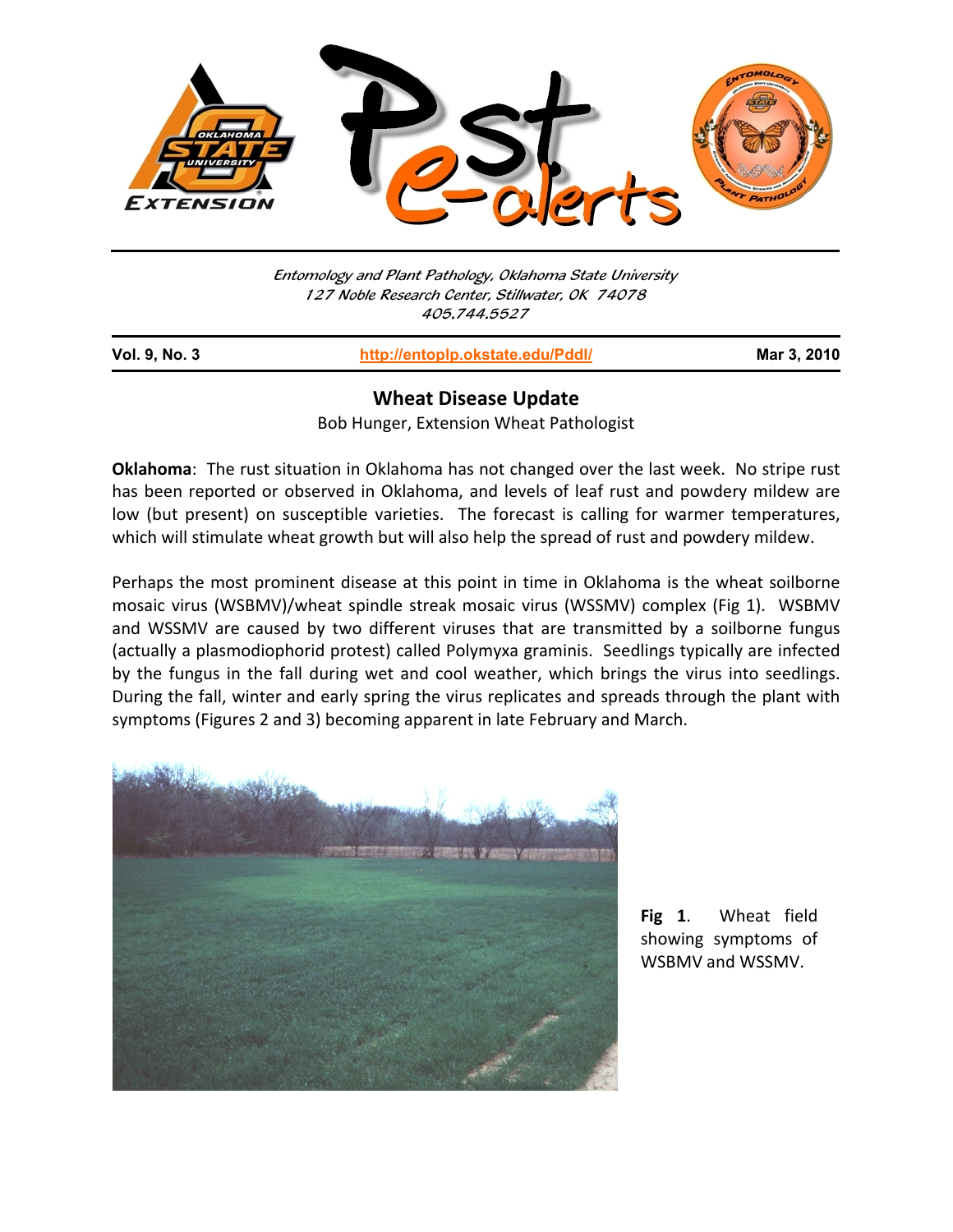WSBMV is the more prevalent of these two virus diseases in Oklahoma. Symptoms of WSBMV (Fig 2) include stunted and yellow‐looking (chlorotic) plants that upon close examination reveal a mosaic-type pattern in the leaves. Symptoms of WSSMV (Fig 3) are much the same except that upon close examination of foliage a pattern of chlorotic "spindles" can be observed. The temperature range that favors expression of WSSMV (36‐54°F) is lower than that of WSBMV (50‐68°F), so symptoms of WSSMV usually are observed earlier than those of WSBMV.



**Fig 2**. Symptoms of WSBMV.

**Fig 3**. Symptoms of WSSMV.